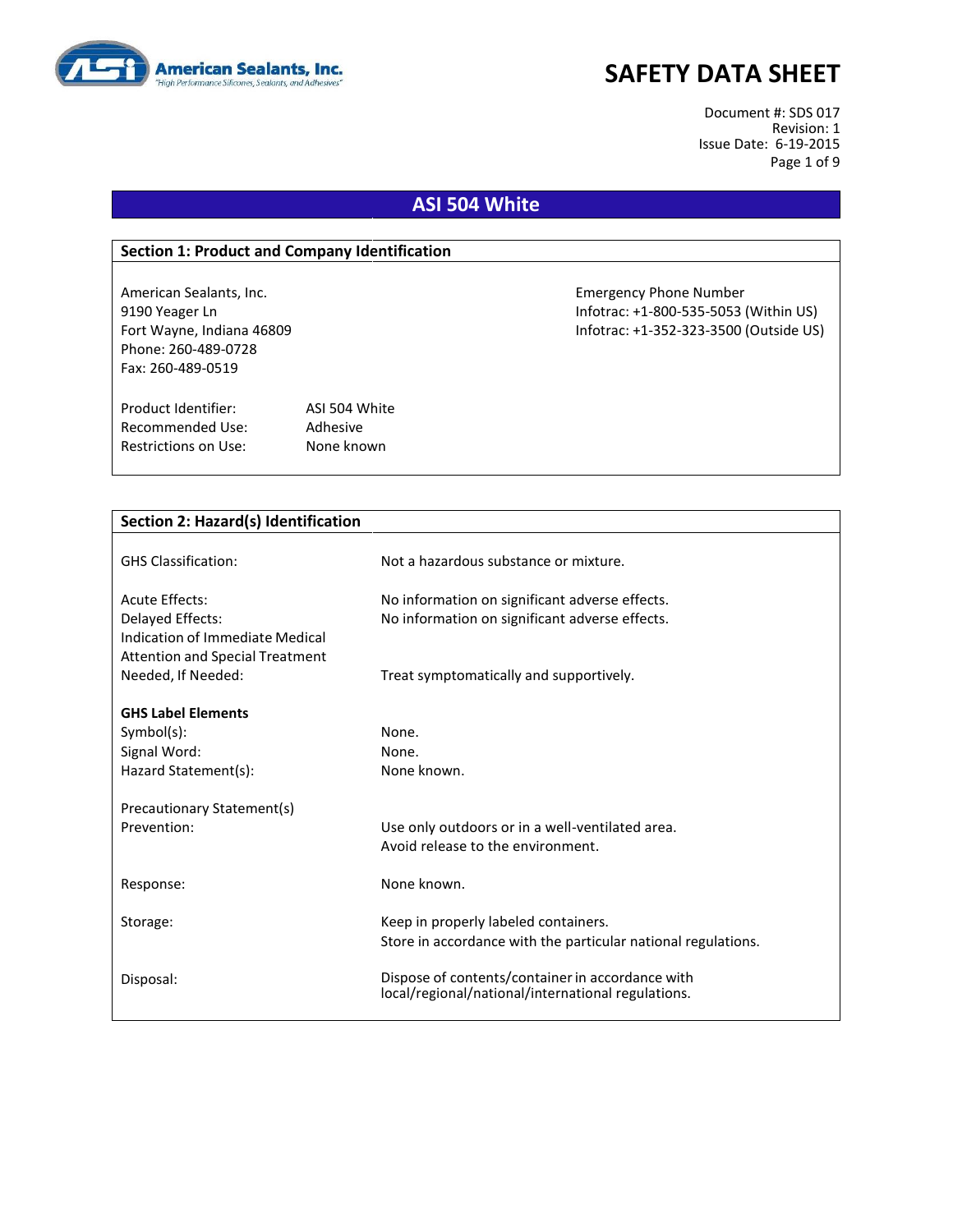## **Section 3: Composition/Information on Ingredients**

| <u>CAS</u><br>64742-46-7 | Component<br>Distillates (petroleum), hydrotreated middle | Percent<br>$20 - 530$ |
|--------------------------|-----------------------------------------------------------|-----------------------|
| 7631-86-9                | Silicon dioxide                                           | $5 - 10$              |
| 13463-67-7               | Titanium dioxide                                          | $0.1 - 1$             |

| <b>Section 4: First-Aid Measures</b> |                                                                                                                                   |  |
|--------------------------------------|-----------------------------------------------------------------------------------------------------------------------------------|--|
| Inhalation:                          | IF INHALED: Remove to fresh air.<br>Get medical attention if symptoms occur.                                                      |  |
| Skin Contact:                        | IF ON SKIN: Wash with soap and water as a precaution.<br>Get medical advice/attention if symptoms occur.                          |  |
| Eye Contact:                         | IF IN EYES: Flush eyes with water as a precaution.<br>If eye irritation develops and persists: Get medical advice/attention.      |  |
| Ingestion:                           | If swallowed, DO NOT induce vomiting.<br>Get immediate medical attention if symptoms occur.<br>Rinse mouth thoroughly with water. |  |

| <b>Section 5: Fire-Fighting Measures</b>          |                                                                                                                                                                             |  |  |  |
|---------------------------------------------------|-----------------------------------------------------------------------------------------------------------------------------------------------------------------------------|--|--|--|
| Suitable Extinguishing Media:                     | Use carbon dioxide, regular dry chemical, alcohol-resistant foam or<br>water.                                                                                               |  |  |  |
| Unsuitable Extinguishing Media:                   | None known.                                                                                                                                                                 |  |  |  |
| <b>Specific Hazards Arising from the Chemical</b> |                                                                                                                                                                             |  |  |  |
| <b>Hazardous Decomposition Products:</b>          | Upon decomposition, this product emits carbon oxides, silicon<br>oxides, and formaldehyde.                                                                                  |  |  |  |
| Special Protective Equipment and                  |                                                                                                                                                                             |  |  |  |
| Precautions for Firefighters:                     | Exposure to combustion products may be a hazard to health.<br>Firefighters should wear full-face, self-contained breathing apparatus<br>and impervious protective clothing. |  |  |  |
| Specific extinguishing methods:                   | Use extinguishing measures that are appropriate to local<br>circumstances and the surrounding environment.<br>Use water spray to cool unopened containers.                  |  |  |  |
|                                                   | Remove undamaged containers from fire area if it is safe to do so.<br>Evacuate area.                                                                                        |  |  |  |
|                                                   |                                                                                                                                                                             |  |  |  |

| <b>Section 6: Accidental Release Measures</b> |                                                               |  |
|-----------------------------------------------|---------------------------------------------------------------|--|
| Personal Precautions, Protective              | Follow safe handling advice and personal protective equipment |  |
| <b>Equipment and Emergency Procedures:</b>    | recommendations.                                              |  |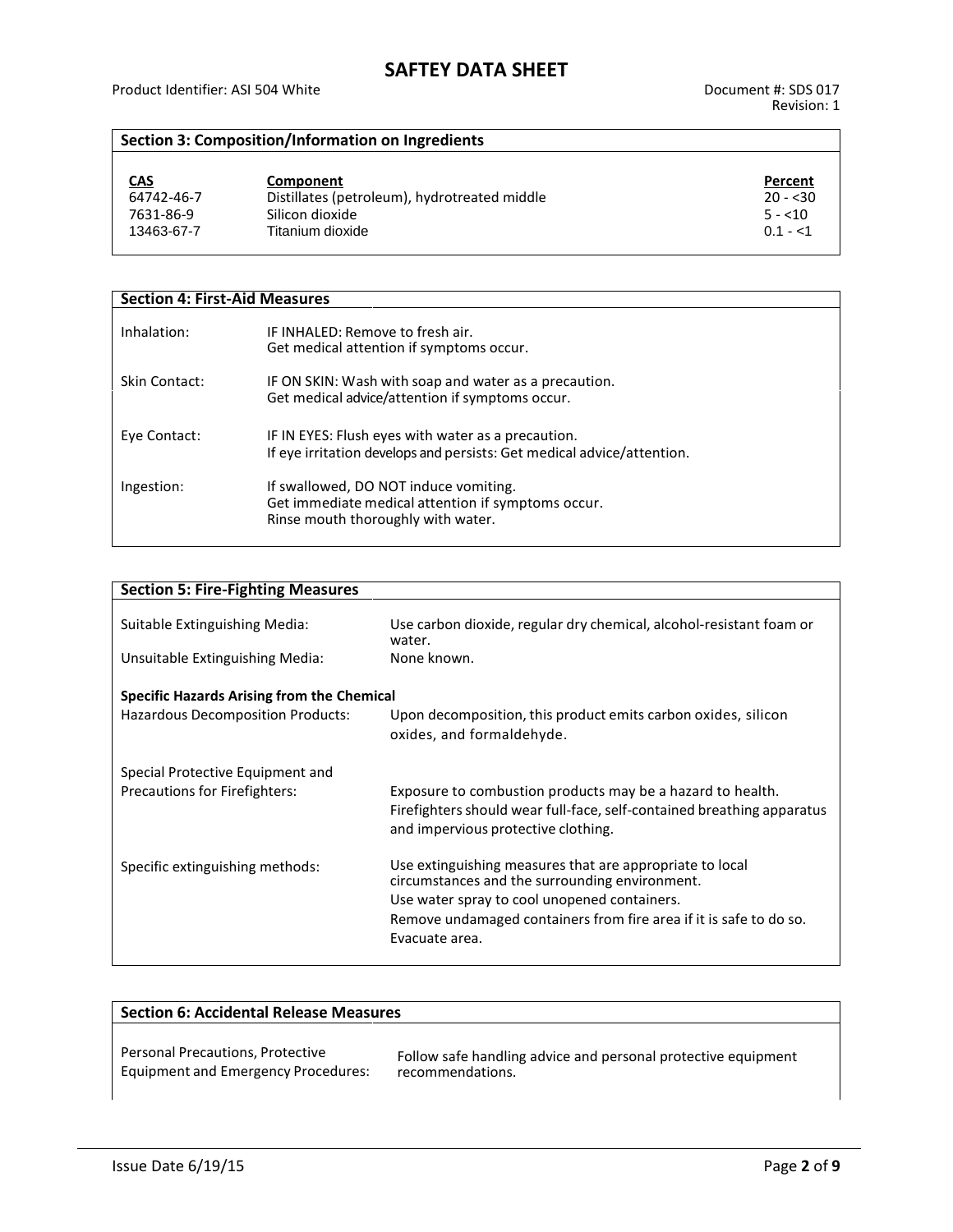| Product Identifier: ASI 504 White     | Document #: SDS 017<br>Revision: 1                                                                                                                                                                                                                                                                                                                                                                                                                                              |
|---------------------------------------|---------------------------------------------------------------------------------------------------------------------------------------------------------------------------------------------------------------------------------------------------------------------------------------------------------------------------------------------------------------------------------------------------------------------------------------------------------------------------------|
| <b>Environment Precautions:</b>       | Avoid release to the environment. Prevent further leakage or<br>spillage if safe to do so. Retain and dispose of contaminate wash<br>water. Local authorities should be advised if significant spillages<br>cannot be contained.                                                                                                                                                                                                                                                |
| Methods and Materials for Containment |                                                                                                                                                                                                                                                                                                                                                                                                                                                                                 |
| and Cleaning Up:                      | Absorb with inert absorbent material.<br>For large spills, provide diking or other appropriate containment to<br>keep material from spreading. If diked material can be pumped,<br>store recovered material in appropriate container. Clean up<br>remaining materials from spill with suitable absorbent.<br>Local or national regulations may apply to releases and disposal of<br>this material, as well as those materials and items employed in the<br>cleanup of releases. |

| <b>Section 7: Handling and Storage</b>                              |                                                                                                                                                                    |  |
|---------------------------------------------------------------------|--------------------------------------------------------------------------------------------------------------------------------------------------------------------|--|
| <b>Precautions for Safe Handling</b><br><b>Protective Measures:</b> | Handle in accordance with good industrial hygiene and safety practice.<br>Take care to prevent spills, waste and minimize release to the<br>environment.           |  |
| Advice on General Occupational<br>Hygiene:                          | Do not eat, drink, or smoke when using this product.<br>Wash thoroughly after handling.<br>Wash contaminate clothing before reuse.                                 |  |
| Conditions for Safe Storage, including<br>any Incompatibilities:    | Store and handle in accordance with all current regulations and<br>standards. Keep in properly labeled containers.<br>Keep separated from incompatible substances. |  |
| Incompatibilities:                                                  | Strong oxidizing materials                                                                                                                                         |  |

| <b>Section 8: Exposure Controls/Personal Protection</b><br><b>Component Exposure Limits</b> |                                                 |                                                                                                                                                                               |
|---------------------------------------------------------------------------------------------|-------------------------------------------------|-------------------------------------------------------------------------------------------------------------------------------------------------------------------------------|
|                                                                                             |                                                 |                                                                                                                                                                               |
| 64742-46-7                                                                                  | Distillates (petroleum),<br>hydrotreated middle | <b>OSHA Z-1:</b> 5 mg/m3 TWA (mist)<br>OSHA P0: 5 mg/m3 TWA (mist)                                                                                                            |
|                                                                                             |                                                 | NIOSH REL: 5 mg/m3 TWA (mist); 10 mg/m3 ST (mist)                                                                                                                             |
| Silicon dioxide<br>7631-86-9                                                                |                                                 | <b>OSHA Z-3:</b> 20 million particles/ft3 (Silica) TWA (dust); 80<br>mg/m3 / %SiO2 (Silica) TWA (dust)                                                                        |
|                                                                                             |                                                 | NIOSH REL: 6 mg/m3 (Silica) TWA                                                                                                                                               |
|                                                                                             |                                                 | ACGIH: 10 mg/m3 TWA                                                                                                                                                           |
| 13463-67-7                                                                                  | Titanium dioxide                                | <b>OSHA Z-1:</b> 15 mg/m3 TWA (total dust)                                                                                                                                    |
|                                                                                             | Appropriate Engineering Controls:               | Processing may form hazardous compounds (see section 10).<br>Ensure adequate ventilation, especially in confined areas. Ensure<br>compliance with applicable exposure limits. |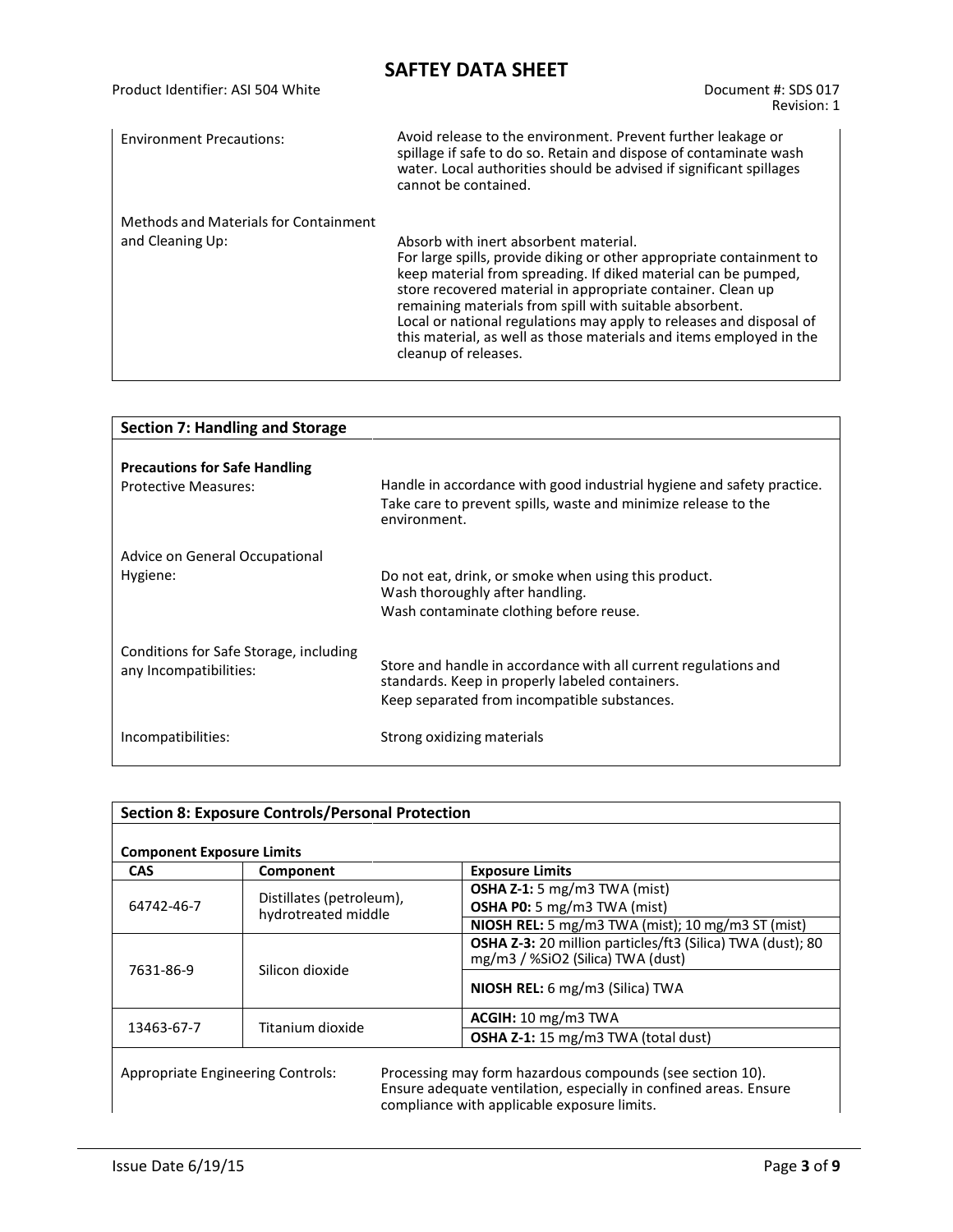| <b>Individual Protection Measures</b> |                                                                                                                                                                                                                                                                                                                                                                                                                                                                                                                                                                                                                                                                                                  |
|---------------------------------------|--------------------------------------------------------------------------------------------------------------------------------------------------------------------------------------------------------------------------------------------------------------------------------------------------------------------------------------------------------------------------------------------------------------------------------------------------------------------------------------------------------------------------------------------------------------------------------------------------------------------------------------------------------------------------------------------------|
| Eye/Face Protection:                  | Wear safety goggles. Provide an emergency eye wash fountain and<br>quick drench shower in the immediate work area.                                                                                                                                                                                                                                                                                                                                                                                                                                                                                                                                                                               |
| <b>Skin Protection:</b>               | Skin should be washed after contact.                                                                                                                                                                                                                                                                                                                                                                                                                                                                                                                                                                                                                                                             |
| Hand Protection:                      | Wear impervious gloves. Wash hands before breaks and at the end of<br>workday.                                                                                                                                                                                                                                                                                                                                                                                                                                                                                                                                                                                                                   |
| <b>Respiratory Protection:</b>        | General and local exhaust ventilation is recommended to maintain<br>vapor exposures below recommended limits. Where concentrations<br>are above recommended limits or are unknown, appropriate<br>respiratory protection should be worn. Follow OSHA respirator<br>regulations (29 CFR 1910.134) and use NIOSH/MSHA approved<br>respirators. Protection provided by air purifying respirators against<br>exposure to any hazardous chemical is limited. Use a positive pressure<br>air supplied respirator if there is any potential for uncontrolled release,<br>exposure levels are unknown, or any other circumstance where air<br>purifying respirators may not provide adequate protection. |

| <b>Section 9: Physical and Chemical Properties</b> |                     |                             |                |
|----------------------------------------------------|---------------------|-----------------------------|----------------|
| <b>Physical State:</b>                             | Liguid              | Appearance:                 | Paste          |
| Color:                                             | White               | <b>Physical Form:</b> Paste |                |
| Odor:                                              | Acetic Acid         | <b>Odor Threshold:</b>      | Not available  |
| pH:                                                | Not applicable      | <b>Melting Point:</b>       | Not available  |
| <b>Boiling Point:</b>                              | Not applicable      | Decomposition:              | Not available  |
| <b>Flash Point:</b>                                | Not applicable      | <b>Evaporation Rate:</b>    | Not applicable |
| <b>OSHA Flammability Class:</b>                    | Not classified as a | <b>Vapor Pressure:</b>      | Not applicable |
|                                                    | flammability hazard |                             |                |
| Vapor Density (air = $1$ ):                        | Not available       | Density:                    | 0.96           |
| Specific Gravity (water $= 1$ ):                   | Not available       | <b>Water Solubility:</b>    | Not available  |
| Log KOW:                                           | Not available       | Coeff. Water/Oil Dist:      | Not available  |
| KOC:                                               | Not available       | <b>Auto Ignition:</b>       | Not available  |
| Viscosity:                                         | Not applicable      | VOC:                        | Not available  |
| Volatility:                                        | Not available       | <b>Molecular Formula:</b>   | Not available  |
|                                                    |                     |                             |                |

| <b>Section 10: Stability and Reactivity</b> |                                                                                                                                                                                                                                                                                                                                                                                                                                                   |  |
|---------------------------------------------|---------------------------------------------------------------------------------------------------------------------------------------------------------------------------------------------------------------------------------------------------------------------------------------------------------------------------------------------------------------------------------------------------------------------------------------------------|--|
| Reactivity:                                 | Not classified as a reactivity hazard.                                                                                                                                                                                                                                                                                                                                                                                                            |  |
| Chemical Stability:                         | Stable at normal temperatures and pressure.                                                                                                                                                                                                                                                                                                                                                                                                       |  |
| Possibility of Hazardous Reactions:         | Use at elevated temperatures may form highly hazardous compounds.<br>Can react with strong oxidizing agents.<br>Acetic acid is formed upon contact with water or humid air.<br>When heated to temperatures above 150 °C (300 °F) in the presence of<br>air, trace quantities of formaldehyde may be released.<br>See OSHA formaldehyde standard, 29 CFR 1910.1048<br>Hazardous decomposition products will be formed at elevated<br>temperatures. |  |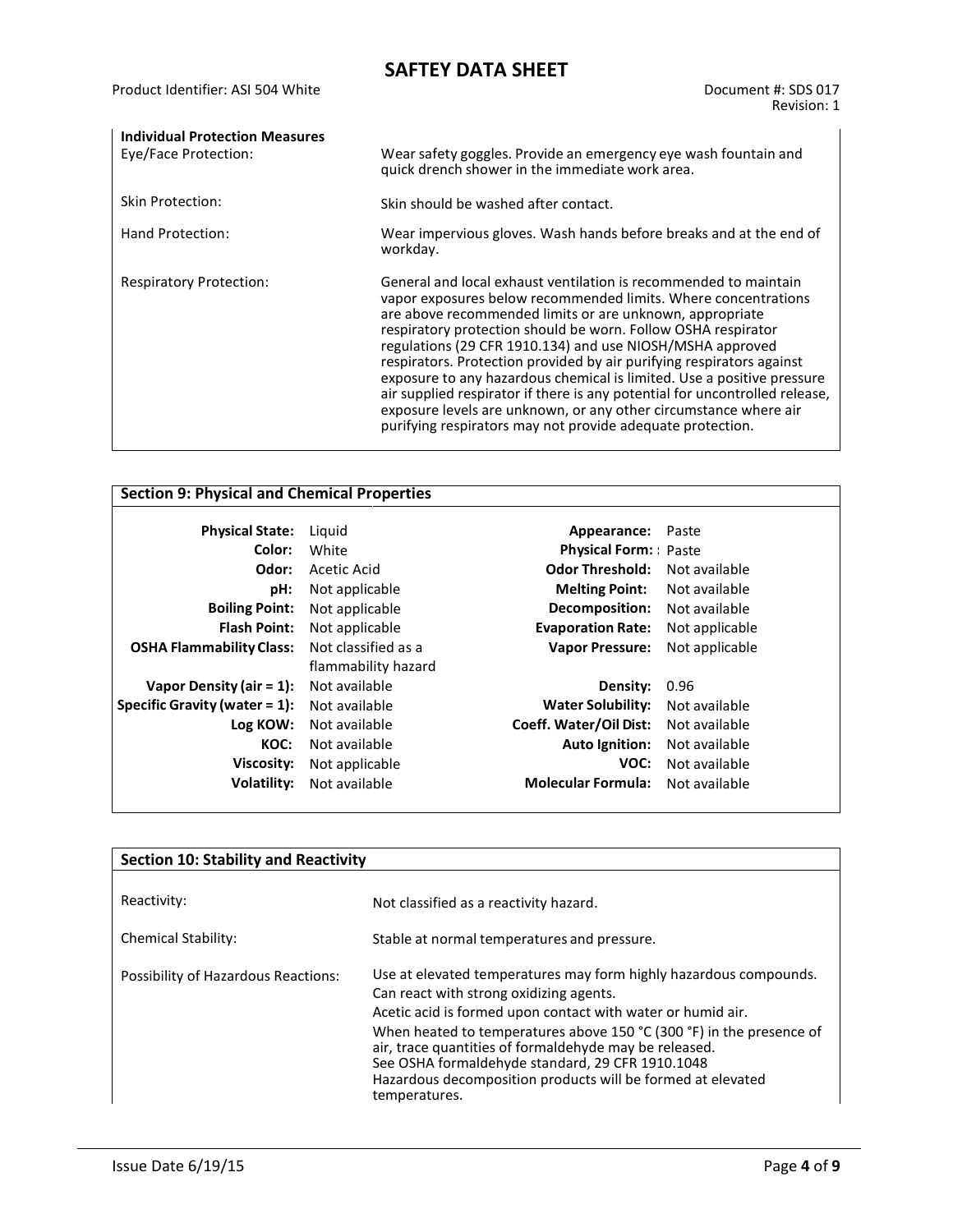| Conditions to Avoid:                     | None known.                                                                                |
|------------------------------------------|--------------------------------------------------------------------------------------------|
|                                          |                                                                                            |
| Incompatible Materials:                  | Strong oxidizing materials                                                                 |
| <b>Hazardous Decomposition Products:</b> | Upon decomposition, this product emits carbon oxides, silicon oxides,<br>and formaldehyde. |

## **Section 11: Toxicological Information**

#### **Acute Toxicity**

**Component Analysis – LD50/LC50**

| <b>CAS</b>                     | Component                                       | <b>Result</b>          | <b>Species</b> | <b>Dose</b>   | <b>Exposure</b> |
|--------------------------------|-------------------------------------------------|------------------------|----------------|---------------|-----------------|
|                                |                                                 | LD50 Oral              | Rat            | $>5000$ mg/kg | N/A             |
| 64742-46-7                     | Distillates (petroleum),<br>hydrotreated middle | <b>LC50 Inhalation</b> | Rat            | $1.78$ mg/L   |                 |
|                                |                                                 | LD50 Dermal            | Rat            | $>2000$ mg/kg | N/A             |
| 7631-86-9                      |                                                 | LD50 Oral              | Rat            | >3300 mg/kg   | N/A             |
|                                | Silicon dioxide                                 | LC50 Inhalation        | Rat            | $>2.08$ mg/L  | 4 hr            |
|                                |                                                 | LD50 Dermal            | Rabbit         | >5000 mg/kg   | N/A             |
| Titanium dioxide<br>13463-67-7 |                                                 | LD50 Oral              | Rat            | >10000 mg/kg  | N/A             |
|                                |                                                 | LC50 Inhalation        | Rat            | >5000 mg/kg   | 4 hr            |

# **Information on Likely Routes of Exposure**

| Inhalation:                                   | Not classified based on available information. |
|-----------------------------------------------|------------------------------------------------|
| Ingestion:                                    | Not classified based on available information. |
| Skin Contact:                                 | Not classified based on available information. |
| Eye Contact:                                  | Not classified based on available information. |
| Immediate Effects:                            | Not classified based on available information. |
| Delayed Effects:                              | No information is available.                   |
| Medical Conditions Aggravated by<br>Exposure: | No information is available.                   |
| Irritation/Corrosivity Data:                  | Not classified based on available information. |
| <b>Respiratory Sensitization:</b>             | Not classified based on available information. |
| Dermal Sensitization:                         | Not classified based on available information. |
| Germ Cell Mutagenicity:                       | Not classified based on available information. |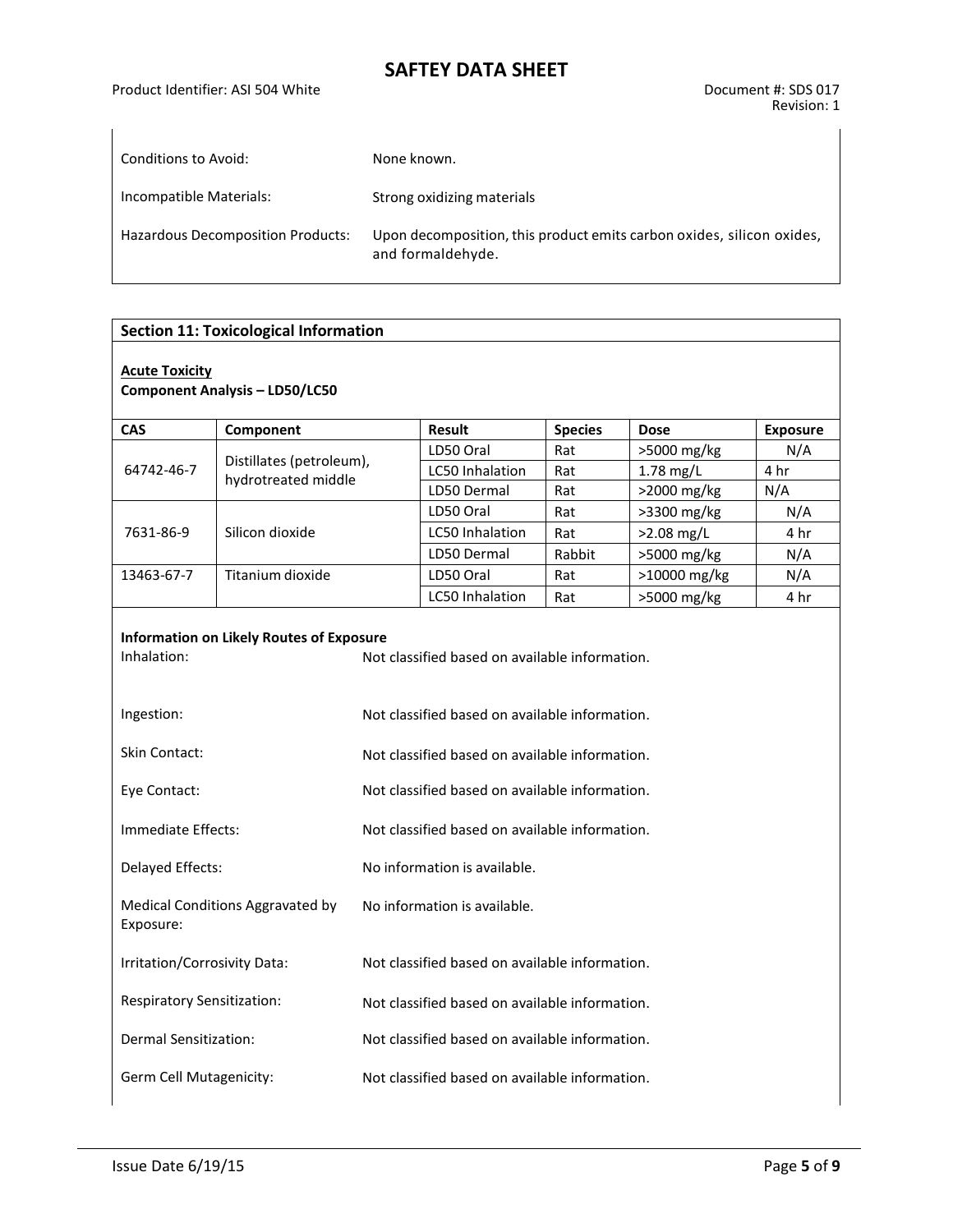Product Identifier: ASI 504 White Document #: SDS 017

| Carcinogenicity:                                       |                                                                                                                             | Not classified based on available information.                                                                               |  |  |  |  |
|--------------------------------------------------------|-----------------------------------------------------------------------------------------------------------------------------|------------------------------------------------------------------------------------------------------------------------------|--|--|--|--|
| <b>Component Carcinogenicity</b>                       |                                                                                                                             |                                                                                                                              |  |  |  |  |
| <b>CAS</b>                                             | Component                                                                                                                   | Result                                                                                                                       |  |  |  |  |
| 13463-67-7                                             | Titanium dioxide                                                                                                            | <b>IARC:</b> Group 2B (possibly carcinogenic to humans)                                                                      |  |  |  |  |
|                                                        |                                                                                                                             | <b>OSHA:</b> Not present at levels greater than or equal to 0.1% to be identified as<br>a carcinogen or potential carcinogen |  |  |  |  |
|                                                        | <b>NTP:</b> Not present at levels greater than or equal to 0.1% to be identified as a<br>carcinogen or potential carcinogen |                                                                                                                              |  |  |  |  |
| Reproductive Toxicity:                                 |                                                                                                                             | Not classified based on available information.                                                                               |  |  |  |  |
| Specific Target Organ Toxicity -<br>Single Exposure:   |                                                                                                                             | No target organs identified.                                                                                                 |  |  |  |  |
| Specific Target Organ Toxicity -<br>Repeated Exposure: |                                                                                                                             | No target organs identified.                                                                                                 |  |  |  |  |
| <b>Aspiration Hazard:</b>                              |                                                                                                                             | Not classified based on available information.                                                                               |  |  |  |  |

## **Section 12: Ecological Information**

## **Ecotoxicity**

No information available for the product.

### **Component Analysis – Aquatic Toxicity**

| <b>CAS</b>                                                                  | Component                  | <b>Aquatic</b>                                                       | Result      | <b>Species</b>                             | <b>Dose</b>    | <b>Exposure</b> |  |
|-----------------------------------------------------------------------------|----------------------------|----------------------------------------------------------------------|-------------|--------------------------------------------|----------------|-----------------|--|
| 13463-67-7                                                                  | <b>Titanium</b><br>dioxide | Rainbow trout<br><b>LC50</b><br><b>Fish</b><br>(Oncorhynchus mykiss) |             | $>100$ mg/L                                | 96 hr          |                 |  |
|                                                                             |                            | <b>Invertebrates</b>                                                 | <b>EC50</b> | Water flea (Daphnia<br>magna)              | $>100$ mg/L    | 48 hr           |  |
|                                                                             |                            | Algae<br>EC50                                                        |             | Marine diatom<br>(Skeletonema<br>costatum) | $>10,000$ mg/L | 72 hr           |  |
|                                                                             |                            | <b>Bacteria</b>                                                      | <b>EC50</b> | N/A                                        | $>1000$ mg/L   | 3 hr            |  |
| Persistence and Degradability:<br>No information available for the product. |                            |                                                                      |             |                                            |                |                 |  |
| Bioaccumulative Potential:<br>No information available for the product.     |                            |                                                                      |             |                                            |                |                 |  |
| Mobility in Soil:                                                           |                            |                                                                      |             | No information available for the product.  |                |                 |  |
| Biodegration:                                                               |                            |                                                                      |             | No information available for the product.  |                |                 |  |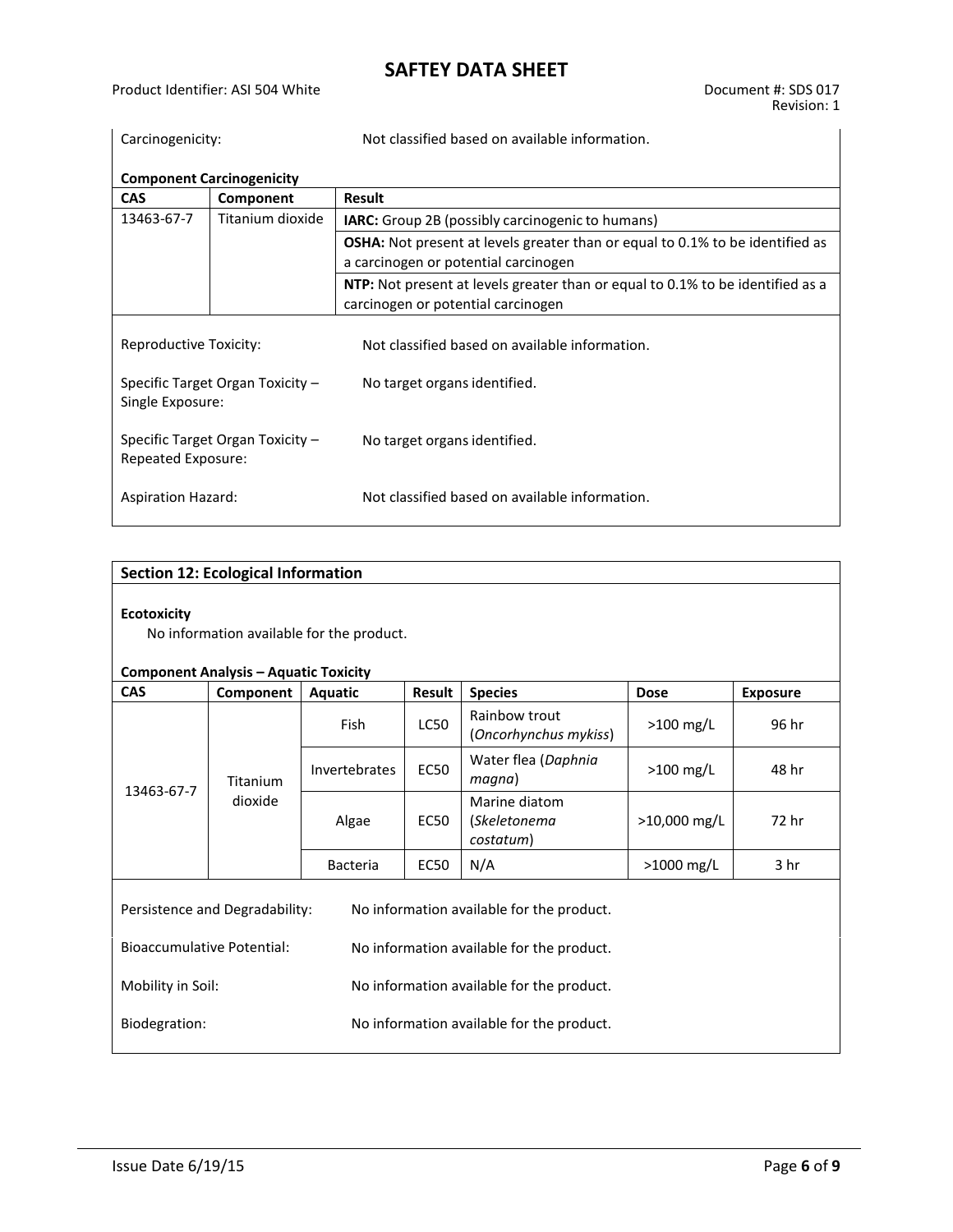| <b>Section 13: Disposal Considerations</b> |                                                                                                                                                                                                                                                           |
|--------------------------------------------|-----------------------------------------------------------------------------------------------------------------------------------------------------------------------------------------------------------------------------------------------------------|
| Disposal Methods:                          | Dispose in accordance with all applicable federal, state/regional and<br>local laws and regulations. This product has been evaluated for RCRA<br>characteristics and does not meet the criteria of hazardous waste if<br>discarded in its purchased form. |
| Disposal of Contaminated Packaging:        | Dispose of unused product properly. Empty containers should be taken<br>to an approved waste handling site for recycling or disposal.                                                                                                                     |
| <b>Component Waste Numbers:</b>            | The U.S. EPA has not published waste numbers for this product's<br>components.                                                                                                                                                                            |

| <b>Section 14: Transport Information</b> |                                         |
|------------------------------------------|-----------------------------------------|
|                                          |                                         |
| <b>International Regulation</b>          |                                         |
| UNRTDG:                                  | Not regulated as a dangerous good.      |
| IATA-DGR:                                | Not regulated as a dangerous good.      |
| IMDG-Code:                               | Not regulated as a dangerous good.      |
| Transport in bulk according to Annex     |                                         |
| II of MARPOL 73/78 and the IBC Code:     | Not applicable for product as supplied. |
|                                          |                                         |
| <b>Domestic Regulation</b>               |                                         |
| 49 CFR:                                  | Not regulated as a dangerous good.      |

| <b>Section 15: Regulatory Information</b> |                                                                                                    |                 |                            |                                            |  |  |  |
|-------------------------------------------|----------------------------------------------------------------------------------------------------|-----------------|----------------------------|--------------------------------------------|--|--|--|
|                                           | <b>US Federal Regulations</b>                                                                      |                 |                            |                                            |  |  |  |
|                                           | SARA 302 Extremely Hazardous                                                                       |                 |                            |                                            |  |  |  |
| Substances:                               |                                                                                                    |                 | None contained in product. |                                            |  |  |  |
| <b>SARA 304:</b>                          |                                                                                                    | Not applicable. |                            |                                            |  |  |  |
| SARA 311/312:                             |                                                                                                    | None known.     |                            |                                            |  |  |  |
| <b>SARA 313:</b>                          |                                                                                                    | None known.     |                            |                                            |  |  |  |
| TSCA:                                     | All components of this product are listed on TSCA Inventory.<br><b>CERCLA Reportable Quantity:</b> |                 |                            |                                            |  |  |  |
| <b>CAS</b>                                | Component                                                                                          |                 | <b>Component RQ (lbs)</b>  | <b>Calculated Product RQ (lbs)</b>         |  |  |  |
| 108-24-7                                  | Acetic anhydride                                                                                   |                 | 5000                       | Exceeds reasonably attainable upper limit. |  |  |  |
| 64-19-7                                   | Acetic acid                                                                                        |                 | 5000                       | Exceeds reasonably attainable upper limit. |  |  |  |
|                                           |                                                                                                    |                 |                            |                                            |  |  |  |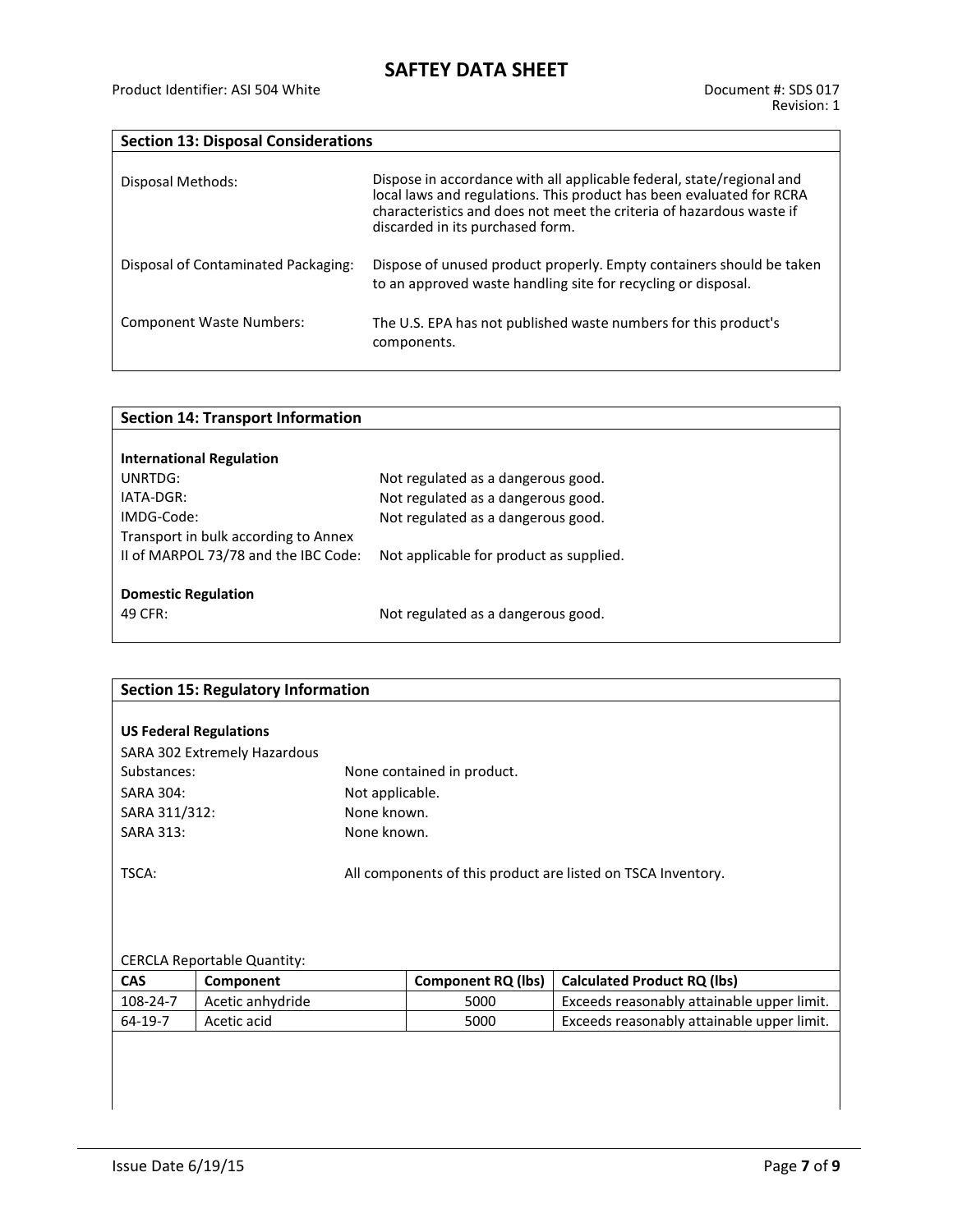| <b>US State Regulations</b> |                                                                                                                       |            |
|-----------------------------|-----------------------------------------------------------------------------------------------------------------------|------------|
| Pennsylvania Right To Know  |                                                                                                                       |            |
| <b>CAS</b>                  | Component                                                                                                             | Percent    |
| 70131-67-8                  | Dimethyl siloxane, hydroxy-terminated                                                                                 | 50-70%     |
| 64742-46-7                  | Distillates (petroleum), hydrotreated middle                                                                          | 20-30%     |
| 7631-86-9                   | Silicon dioxide                                                                                                       | 5-10%      |
| 13463-67-7                  | Titanium oxide                                                                                                        | $1 - 5%$   |
| 64-19-7                     | Acetic acid                                                                                                           | $0 - 0.1%$ |
| 108-24-7                    | Acetic anhydride                                                                                                      | $0 - 0.1%$ |
| New Jersey Right To Know    |                                                                                                                       |            |
| <b>CAS</b>                  | Component                                                                                                             | Percent    |
| 70131-67-8                  | Dimethyl siloxane, hydroxy-terminated                                                                                 | 50-70%     |
| 7631-86-9                   | Silicon dioxide                                                                                                       | 20-30%     |
| 64742-46-7                  | Distillates (petroleum), hydrotreated middle                                                                          | 5-10%      |
| 63148-62-9                  | Dimethyl siloxane, trimethylsiloxy-terminated                                                                         | $1 - 5%$   |
| California Proposition 65:  | This product does not contain any chemicals known by the State of<br>California to cause cancer or reproductive harm. |            |

| <b>Component Analysis - International Inventories</b> |            |     |     |              |     |     |     |     |     |           |
|-------------------------------------------------------|------------|-----|-----|--------------|-----|-----|-----|-----|-----|-----------|
| Component                                             | <b>CAS</b> | บร  | CА  | EU           | AU  | PН  | JP  | КR  | CΝ  | <b>NZ</b> |
| Distillates (petroleum),<br>hydrotreated middle       | 64742-46-7 | Yes | DSL | <b>REACH</b> | Yes | Yes | Yes | Yes | Yes | Yes       |
| Silicon dioxide                                       | 7631-86-9  | Yes | dsl | <b>RFACH</b> | Yes | Yes | Yes | Yes | Yes | Yes       |
| Titanium dioxide                                      | 13463-67-7 | Yes | dsl | <b>REACH</b> | Yes | Yes | Yes | Yes | Yes | Yes       |
|                                                       |            |     |     |              |     |     |     |     |     |           |